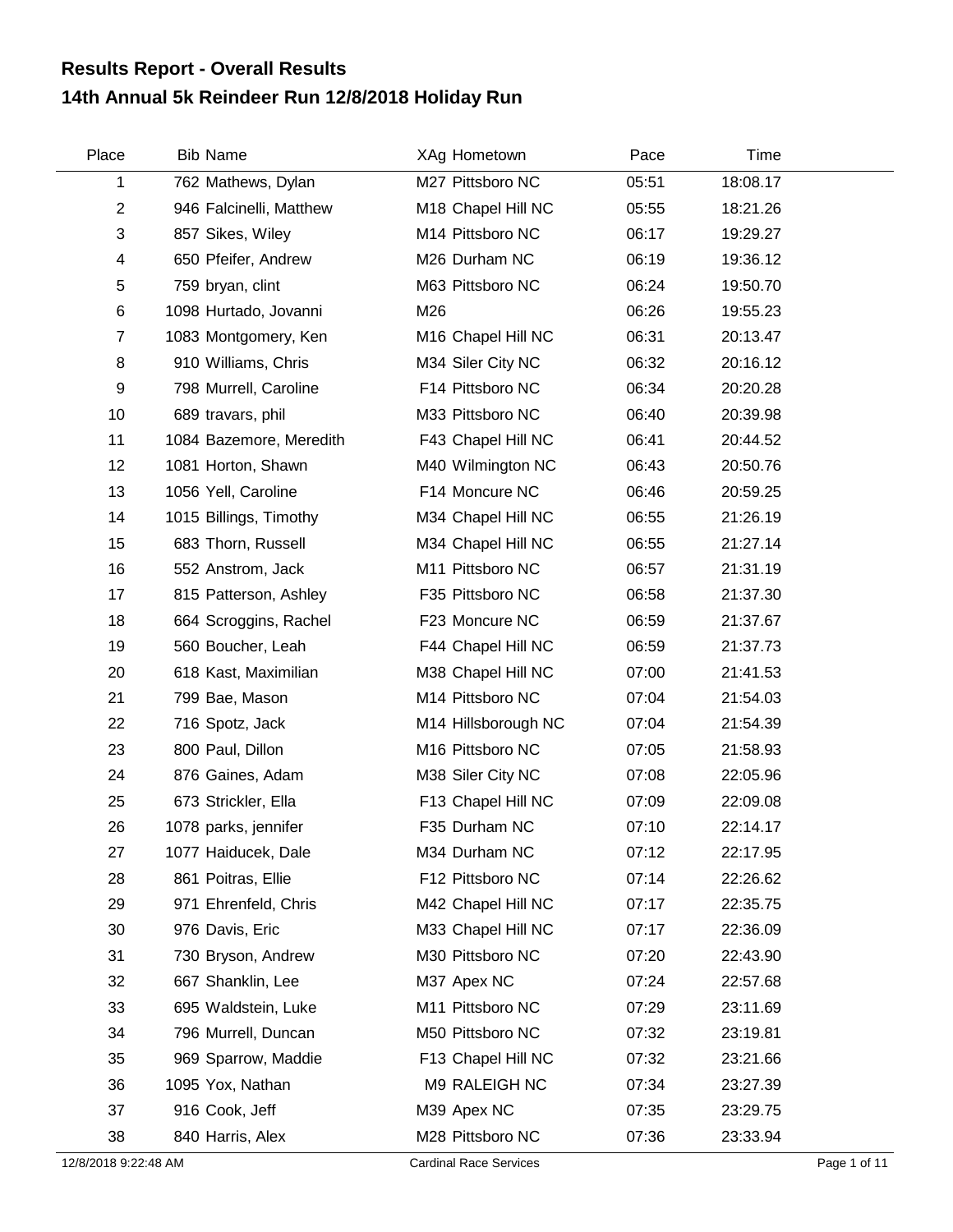| Place | <b>Bib Name</b>         | XAg Hometown        | Pace  | Time     |  |
|-------|-------------------------|---------------------|-------|----------|--|
| 39    | 766 Waudby, Burke       | M15 Pittsboro NC    | 07:39 | 23:42.59 |  |
| 40    | 758 Restrepo, Nicolas   | M37 Pittsboro NC    | 07:43 | 23:54.33 |  |
| 41    | 862 Poitras, Lucy       | F9 Pittsboro NC     | 07:43 | 23:55.31 |  |
| 42    | 915 COOK, JACLYN        | F36 Apex NC         | 07:44 | 23:58.44 |  |
| 43    | 785 Kivette, Aaron      | M44 Pittsboro NC    | 07:45 | 24:00.83 |  |
| 44    | 896 Priddle, Cabot      | M13 Siler City NC   | 07:46 | 24:04.66 |  |
| 45    | 851 Rubinas, Pete       | M43 Pittsboro NC    | 07:47 | 24:09.21 |  |
| 46    | 867 Williams, Anthony   | M40 Sanford NC      | 07:48 | 24:11.13 |  |
| 47    | 977 Davis, Abbie        | F28 Chapel Hill NC  | 07:50 | 24:17.53 |  |
| 48    | 1032 Williams, Eric     | M25 Chapel Hill NC  | 07:51 | 24:18.89 |  |
| 49    | 722 Ziblay, Jacob       | M15 Goldston NC     | 07:51 | 24:19.91 |  |
| 50    | 859 Young, Taylor       | F12 Pittsboro NC    | 07:52 | 24:23.33 |  |
| 51    | 715 Spotz, Ian          | M44 Hillsborough NC | 07:53 | 24:25.44 |  |
| 52    | 718 Bowling, Chris      | M44 Pittsboro NC    | 07:56 | 24:34.93 |  |
| 53    | 1101 Brown, Kaiden      | M10                 | 07:56 | 24:36.35 |  |
| 54    | 569 Brown, Christopher  | M44 Chapel Hill NC  | 07:57 | 24:37.43 |  |
| 55    | 943 Lippers, Erin       | F15 Chapel Hill NC  | 07:57 | 24:39.95 |  |
| 56    | 684 Tiger, James        | M39 Chapel Hill NC  | 07:59 | 24:43.76 |  |
| 57    | 720 Breedlove, Kristen  | F34 Goldston NC     | 07:59 | 24:45.35 |  |
| 58    | 979 Jones, Broden       | M12 Chapel Hill NC  | 08:03 | 24:57.27 |  |
| 59    | 649 Perry, Dylan        | M10 Pittsboro NC    | 08:06 | 25:06.68 |  |
| 60    | 1085 Flynn, Joe         | M10 Pittsboro NC    | 08:07 | 25:09.98 |  |
| 61    | 654 Ray, Steven         | M42 Apex NC         | 08:09 | 25:16.97 |  |
| 62    | 860 Transue, Taylor     | F43 Pittsboro NC    | 08:14 | 25:31.72 |  |
| 63    | 609 Hearn, Darren       | M38                 | 08:14 | 25:32.16 |  |
| 64    | 835 O'Neil, Aidan       | M7 Pittsboro NC     | 08:14 | 25:32.84 |  |
| 65    | 834 O'Neil, Patrick     | M39 Pittsboro NC    | 08:19 | 25:45.47 |  |
| 66    | 669 Smithies, Sarah     | F30 Pittsboro NC    | 08:22 | 25:57.27 |  |
| 67    | 620 King, David         | M61 Goldston NC     | 08:23 | 25:59.33 |  |
| 68    | 1026 Simpson, Jack      | M9 Chapel Hill NC   | 08:26 | 26:08.96 |  |
| 69    | 962 Allen, Connor       | M8 Chapel Hill NC   | 08:27 | 26:13.23 |  |
| 70    | 1091 Carey, Elizabeth   | F56 Pittsboro NC    | 08:28 | 26:13.48 |  |
| 71    | 1031 Dell, Tatum        | F8 Chapel Hill NC   | 08:28 | 26:13.73 |  |
| 72    | 972 Dell, Jason         | M42 Chapel Hill NC  | 08:28 | 26:13.93 |  |
| 73    | 802 Trunnell, Elsa      | F16 Pittsboro NC    | 08:28 | 26:14.20 |  |
| 74    | 965 Garcia-Fogarty, Ron | M44 Chapel Hill NC  | 08:30 | 26:20.47 |  |
| 75    | 587 Flaherty, Derek     | M50 Pittsboro NC    | 08:30 | 26:22.45 |  |
| 76    | 675 Strickler, Mattias  | M9 Chapel Hill NC   | 08:31 | 26:23.88 |  |
| 77    | 933 Scholle, Peter      | M50 Chapel Hill NC  | 08:32 | 26:26.49 |  |
| 78    | 772 Bae, Brooks         | M11 Pittsboro NC    | 08:32 | 26:27.29 |  |
| 79    | 982 Miller, Hayden      | M14 Chapel Hill NC  | 08:32 | 26:27.40 |  |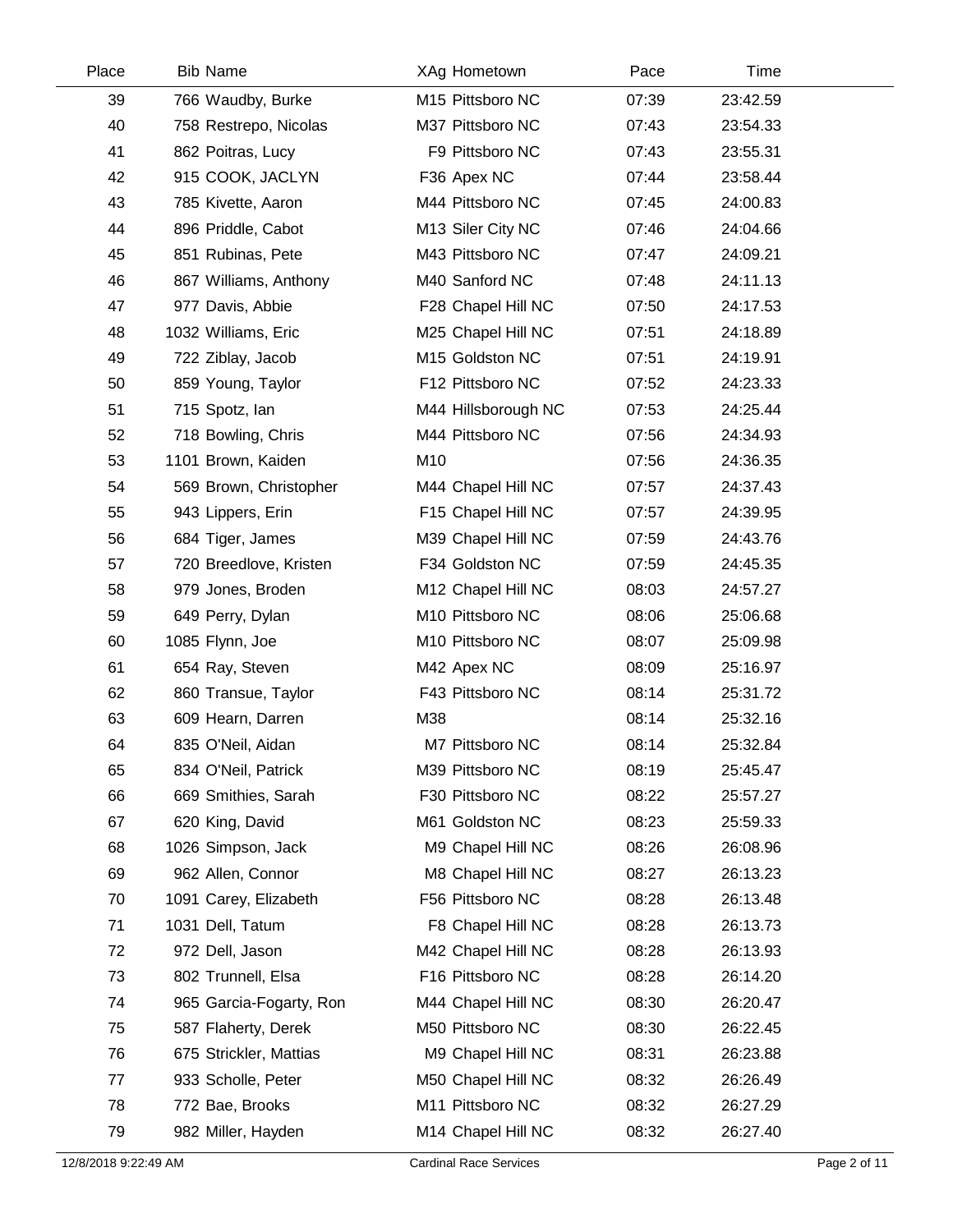| Place | <b>Bib Name</b>            | XAg Hometown         | Pace  | Time     |  |
|-------|----------------------------|----------------------|-------|----------|--|
| 80    | 566 Brooks, Charles        | M55 Chapel Hill NC   | 08:33 | 26:30.13 |  |
| 81    | 955 Cuicchi, Will          | M12 Chapel Hill NC   | 08:34 | 26:32.59 |  |
| 82    | 997 Cox, Grayson           | M10 Chapel Hill NC   | 08:35 | 26:36.42 |  |
| 83    | 696 Weidig, Jenna          | F33 GRAHAM NC        | 08:36 | 26:39.21 |  |
| 84    | 858 Sikes, Jesse           | M12 Pittsboro NC     | 08:37 | 26:41.20 |  |
| 85    | 1097 Davis, Rob            | M55 Siler City NC    | 08:37 | 26:42.51 |  |
| 86    | 987 Simpson, Jimmy         | M38 Chapel Hill NC   | 08:38 | 26:44.71 |  |
| 87    | 1028 Wright, James         | M10 Chapel Hill NC   | 08:38 | 26:44.87 |  |
| 88    | 992 Makor, Marek           | M9 Chapel Hill NC    | 08:40 | 26:51.60 |  |
| 89    | 1068 Johnson, Joel         | M37 Durham NC        | 08:41 | 26:54.58 |  |
| 90    | 774 Fisher, Christian      | M46 Pittsboro NC     | 08:43 | 27:00.91 |  |
| 91    | 713 Spotz, Barclay         | F44 Hillsborough NC  | 08:43 | 27:00.91 |  |
| 92    | 751 Barbaro, Colin         | M31 Pittsboro NC     | 08:49 | 27:18.94 |  |
| 93    | 891 Morgan, Alejandro      | M11 Siler City NC    | 08:51 | 27:26.11 |  |
| 94    | 1075 Riebling, Cindy       | F48 Durham NC        | 08:51 | 27:27.32 |  |
| 95    | 672 Stratton, Paul         | M63 Pittsboro NC     | 08:53 | 27:31.34 |  |
| 96    | 931 Glass-Steel, Christine | F44 Chapel Hill NC   | 08:54 | 27:34.92 |  |
| 97    | 894 Thornton, Buck         | M13 Siler City NC    | 08:55 | 27:38.68 |  |
| 98    | 617 kallam, eddie          | M52 Pittsboro NC     | 08:57 | 27:45.71 |  |
| 99    | 674 Strickler, Kirsten     | F11 Chapel Hill NC   | 08:58 | 27:46.80 |  |
| 100   | 838 Harris, David          | M59 Pittsboro NC     | 09:03 | 28:03.39 |  |
| 101   | 886 Navarro, Victoria      | F26 Siler City NC    | 09:03 | 28:04.15 |  |
| 102   | 968 Selleck, Jackson       | M9 Chapel Hill NC    | 09:04 | 28:07.31 |  |
| 103   | 659 Sargent, Julia         | F35 Pittsboro NC     | 09:05 | 28:09.21 |  |
| 104   | 761 Mathews, Barbara       | F60 Pittsboro NC     | 09:05 | 28:09.56 |  |
| 105   | 999 Jump, Emily            | F9 Chapel Hill NC    | 09:05 | 28:09.76 |  |
| 106   | 1051 Ferraro, Sandra       | F29 Holly Springs NC | 09:05 | 28:10.93 |  |
| 107   | 914 Morrissette, Marie     | F27 Apex NC          | 09:05 | 28:10.98 |  |
| 108   | 1036 Ford, Cathleen        | F32 Cary NC          | 09:05 | 28:10.99 |  |
| 109   | 973 Sercel, Kristina       | F32 Chapel Hill NC   | 09:06 | 28:11.15 |  |
| 110   | 688 Travars, Andrew        | M31 Pittsboro NC     | 09:06 | 28:12.75 |  |
| 111   | 1005 Tinervin, Emery       | F11 Chapel Hill NC   | 09:07 | 28:16.45 |  |
| 112   | 991 Makor, Manfred         | M44 Chapel Hill NC   | 09:09 | 28:23.04 |  |
| 113   | 606 Harrison, John         | M56 Pittsboro NC     | 09:11 | 28:28.78 |  |
| 114   | 831 Gunter, Austin         | M17 Pittsboro NC     | 09:14 | 28:35.95 |  |
| 115   | 957 Cuicchi, Frank         | M43 Chapel Hill NC   | 09:16 | 28:42.42 |  |
| 116   | 956 Cuicchi, Paul          | M8 Chapel Hill NC    | 09:16 | 28:42.55 |  |
| 117   | 926 Nash, Jessica          | F17 Chapel Hill NC   | 09:19 | 28:51.89 |  |
| 118   | 686 Tracy, Annika          | F16 Pittsboro NC     | 09:20 | 28:56.73 |  |
| 119   | 640 McLaurin, Jennifer     | F38 Pittsboro NC     | 09:20 | 28:56.86 |  |
| 120   | 951 Dilworth, Andrew       | M44 Chapel Hill NC   | 09:21 | 29:00.42 |  |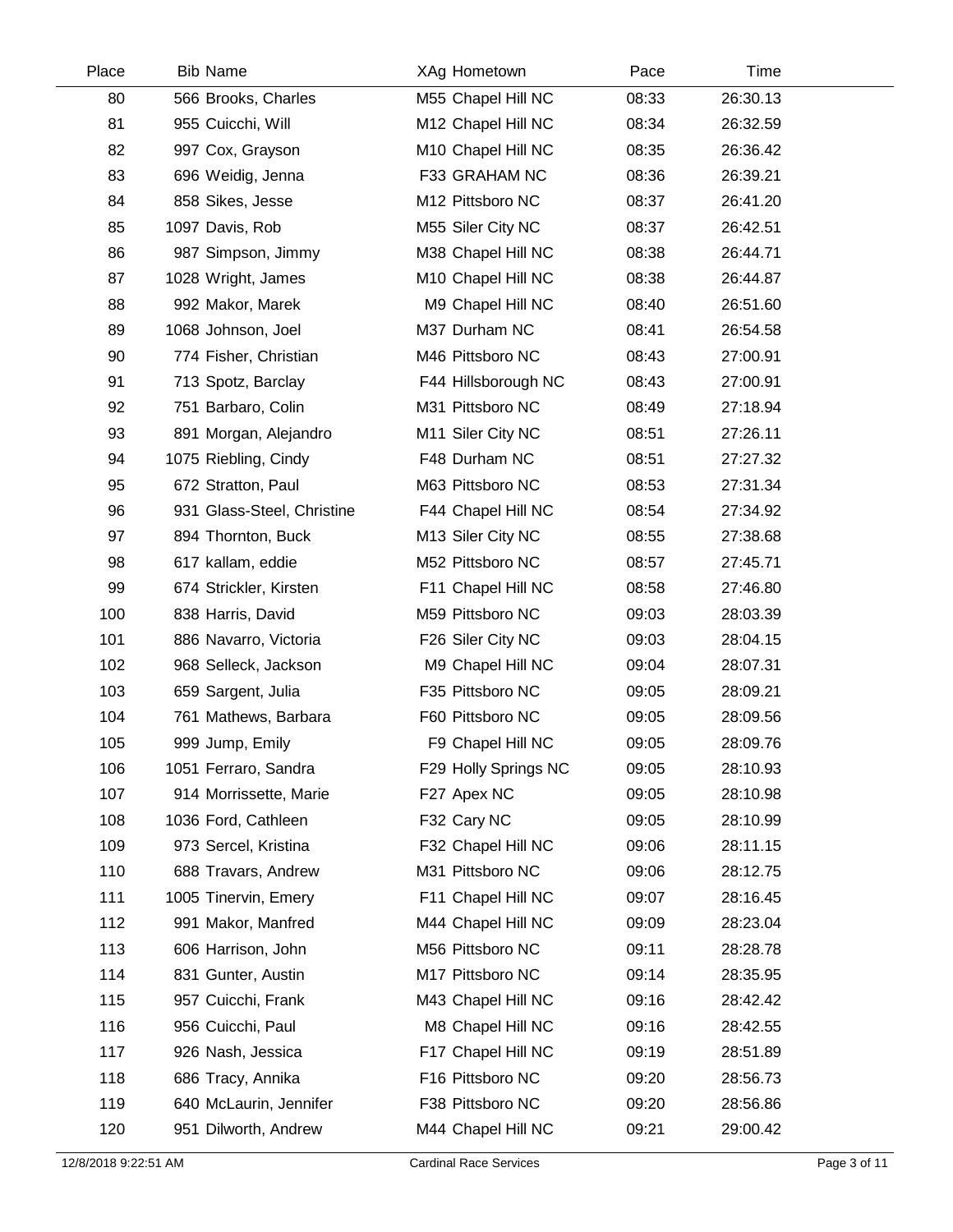| Place | <b>Bib Name</b>              | XAg Hometown          | Pace  | Time     |  |
|-------|------------------------------|-----------------------|-------|----------|--|
| 121   | 947 Dowdy, Layla             | F35 Chapel Hill NC    | 09:22 | 29:00.80 |  |
| 122   | 610 Heiser, Sarah            | F70 Chapel Hill NC    | 09:23 | 29:05.20 |  |
| 123   | 1100 Walgate, Edward         | M38 Pleasant Garden N | 09:23 | 29:05.72 |  |
| 124   | 913 Scotten, Debbie          | F51 Staley NC         | 09:24 | 29:07.87 |  |
| 125   | 803 savage, asher            | M9 Pittsboro NC       | 09:26 | 29:14.18 |  |
| 126   | 656 Robinette, Carole        | F41 Pittsboro NC      | 09:29 | 29:22.41 |  |
| 127   | 630 LeBlanc, Jay             | m78 Pittsboro NC      | 09:29 | 29:22.55 |  |
| 128   | 892 Ichel Vicente, Anna      | F13 Siler City NC     | 09:30 | 29:27.77 |  |
| 129   | 850 Gustafson, Christopher   | M10 Pittsboro NC      | 09:30 | 29:28.31 |  |
| 130   | 559 Bossert, Kellie          | F36 Siler City NC     | 09:31 | 29:31.43 |  |
| 131   | 666 Self, Sara               | F39 Pittsboro NC      | 09:33 | 29:37.82 |  |
| 132   | 771 Bae, Andrew              | M47 Pittsboro NC      | 09:34 | 29:38.87 |  |
| 133   | 770 Greiner, John            | M58 Pittsboro NC      | 09:41 | 30:02.20 |  |
| 134   | 776 Sessoms, Sarah           | F17 Pittsboro NC      | 09:42 | 30:02.67 |  |
| 135   | 728 Amero, Avett             | M7 Mebane NC          | 09:42 | 30:02.77 |  |
| 136   | 1035 Bonenberger, Francisco  | M12 Chapel Hill NC    | 09:42 | 30:05.35 |  |
| 137   | 1039 Halter, Erica           | F25 Cary NC           | 09:44 | 30:10.40 |  |
| 138   | 760 Gill, Mindy              | F57 Pittsboro NC      | 09:45 | 30:13.36 |  |
| 139   | 648 Pedrotty, MaKayal        | F12 Pittsboro NC      | 09:47 | 30:19.58 |  |
| 140   | 1023 Perchinsky, Callan      | F12 Chapel Hill NC    | 09:47 | 30:21.04 |  |
| 141   | 567 Brooks, David            | M28 Chapel Hill NC    | 09:49 | 30:24.51 |  |
| 142   | 884 Powers, Owen             | M11 Siler City NC     | 09:49 | 30:26.80 |  |
| 143   | 570 Brown, Tyler             | M31 Chesterfield VA   | 09:50 | 30:27.51 |  |
| 144   | 765 Waudby, Michael          | M45 Pittsboro NC      | 09:50 | 30:28.23 |  |
| 145   | 787 Godfrey, Joe             | M54 Pittsboro NC      | 09:54 | 30:40.32 |  |
| 146   | 927 Nash, Olivia             | F13 Chapel Hill NC    | 09:54 | 30:40.48 |  |
| 147   | 912 Zachary, Kristina        | F37 Snow Camp NC      | 09:54 | 30:40.78 |  |
| 148   | 646 Nicholson, Donna         | F60 Wallace NC        | 09:57 | 30:49.80 |  |
| 149   | 829 Walters, Luke            | M13 Pittsboro NC      | 09:58 | 30:53.04 |  |
| 150   | 898 Cuanalo Vazquez, America | F14 Siler City NC     | 10:01 | 31:03.73 |  |
| 151   | 577 Canipe, Ainsley          | F13 Siler City NC     | 10:02 | 31:05.11 |  |
| 152   | 849 Gustafson, Jonathan      | M12 Pittsboro NC      | 10:03 | 31:08.59 |  |
| 153   | 980 Jones, Parker            | M8 Chapel Hill NC     | 10:04 | 31:10.92 |  |
| 154   | 1069 Abu-Sharr, Kali         | F27 Durham NC         | 10:04 | 31:11.26 |  |
| 155   | 978 Jones, Jenny             | F35 Chapel Hill NC    | 10:05 | 31:14.90 |  |
| 156   | 993 Makor, Lukasz            | M7 Chapel Hill NC     | 10:06 | 31:17.52 |  |
| 157   | 881 Andrews, Anna Grey       | F30 Siler City NC     | 10:06 | 31:18.76 |  |
| 158   | 882 Andrews, Spencer         | M30 Siler City NC     | 10:06 | 31:19.10 |  |
| 159   | 909 Huang, Jye               | M22 Siler City NC     | 10:12 | 31:38.15 |  |
| 160   | 816 Becker, Owen             | M9 Pittsboro NC       | 10:16 | 31:50.20 |  |
| 161   | 817 Becker, Noah             | M38 Pittsboro NC      | 10:16 | 31:50.40 |  |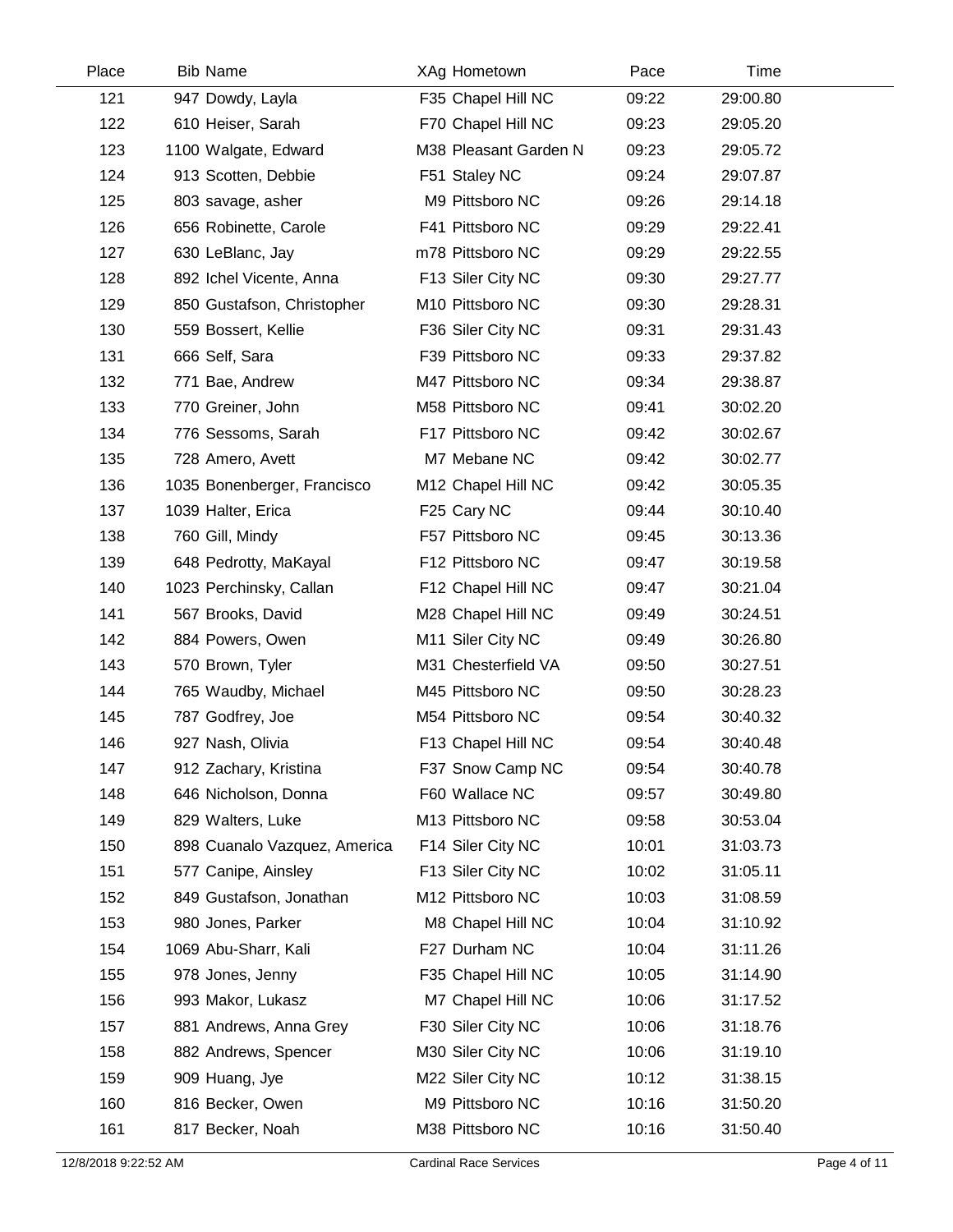| Place | <b>Bib Name</b>                | XAg Hometown        | Pace  | Time     |  |
|-------|--------------------------------|---------------------|-------|----------|--|
| 162   | 613 Huneycutt, Joshua          | M18 Pittsboro NC    | 10:18 | 31:54.75 |  |
| 163   | 814 Johnson, Sherry            | M9 Pittsboro NC     | 10:19 | 31:58.66 |  |
| 164   | 984 Miller, Clinton            | M42 Chapel Hill NC  | 10:20 | 32:02.03 |  |
| 165   | 622 Kissel, Frank              | M66 Chapel Hill NC  | 10:20 | 32:02.30 |  |
| 166   | 938 Davis, Charles             | M42 Chapel Hill NC  | 10:21 | 32:05.51 |  |
| 167   | 937 Davis, Grace               | F10 Chapel Hill NC  | 10:21 | 32:05.85 |  |
| 168   | 869 matthews, shalon           | f35 Sanford NC      | 10:22 | 32:06.77 |  |
| 169   | 885 Powers, Darby              | F9 Siler City NC    | 10:23 | 32:11.70 |  |
| 170   | 726 Fiorello, Michael          | M38 GRAHAM NC       | 10:25 | 32:16.22 |  |
| 171   | 769 Greiner, Janice            | F59 Pittsboro NC    | 10:26 | 32:21.53 |  |
| 172   | 682 Thorn, rosemary            | F63 Chapel Hill NC  | 10:27 | 32:23.80 |  |
| 173   | 581 Cizek, Julie               | F51 Chapel Hill NC  | 10:29 | 32:29.22 |  |
| 174   | 633 Madden, Michael            | M63 Chapel Hill NC  | 10:30 | 32:31.61 |  |
| 175   | 845 Lindgren, Isaac            | M8 Pittsboro NC     | 10:32 | 32:39.83 |  |
| 176   | 714 Spotz, Liam                | M12 Hillsborough NC | 10:33 | 32:41.71 |  |
| 177   | 717 Porter, Glenn              | M15 Hillsborough NC | 10:33 | 32:42.02 |  |
| 178   | 1047 Cooper, Tristan           | M9 Apex NC          | 10:33 | 32:43.30 |  |
| 179   | 810 Wichowski, Wyatt           | M8 Pittsboro NC     | 10:35 | 32:48.19 |  |
| 180   | 641 McNabb, Kelly              | F37 Chapel Hill NC  | 10:36 | 32:50.83 |  |
| 181   | 1021 Perchinsky, Rylan         | F9 Chapel Hill NC   | 10:37 | 32:53.66 |  |
| 182   | 1024 Derickson, Chris          | M52 Chapel Hill NC  | 10:37 | 32:54.49 |  |
| 183   | 1093 Chang, Melissa            | F28 Durham NC       | 10:39 | 33:01.88 |  |
| 184   | 779 butler, kelly              | f46 Pittsboro NC    | 10:39 | 33:02.13 |  |
| 185   | 846 Lindgren, Joshua           | M46 Pittsboro NC    | 10:40 | 33:05.09 |  |
| 186   | 795 Murrell, Sherri            | F54 Pittsboro NC    | 10:41 | 33:06.84 |  |
| 187   | 1092 Herrera-Garcia, Alejaudro | M8 Pittsboro NC     | 10:41 | 33:06.87 |  |
| 188   | 680 Tedder, Amy                | F44 Pittsboro NC    | 10:41 | 33:07.60 |  |
| 189   | 811 Long, Isaac                | M9 Pittsboro NC     | 10:44 | 33:15.70 |  |
| 190   | 703 Picard, Brian              | M41                 | 10:44 | 33:15.96 |  |
| 191   | 824 Tamayo, Will               | M8 Pittsboro NC     | 10:45 | 33:18.19 |  |
| 192   | 628 Lankford, George           | M58 Pittsboro NC    | 10:46 | 33:21.95 |  |
| 193   | 629 Lankford, Susan            | F56 Pittsboro NC    | 10:48 | 33:27.46 |  |
| 194   | 702 Horton, Tony               | M49 Cary NC         | 10:48 | 33:29.54 |  |
| 195   | 1037 Horton, Max               | M8 Cary NC          | 10:48 | 33:30.14 |  |
| 196   | 568 Brown, Cathy               | F53 Staunton VA     | 10:50 | 33:35.51 |  |
| 197   | 1008 Nelson, Carter            | M12 Chapel Hill NC  | 10:53 | 33:44.39 |  |
| 198   | 694 Waldstein, Jessica         | F36 Pittsboro NC    | 10:54 | 33:46.64 |  |
| 199   | 805 Withrow, Odin              | M11 Pittsboro NC    | 10:56 | 33:53.14 |  |
| 200   | 778 Dupree, Andrew             | M12 Pittsboro NC    | 10:56 | 33:54.68 |  |
| 201   | 808 Wiley, Jordan              | M10 Pittsboro NC    | 10:57 | 33:58.19 |  |
| 202   | 638 McKenzie, Shawn            | M50 Pittsboro NC    | 10:58 | 33:58.94 |  |
|       |                                |                     |       |          |  |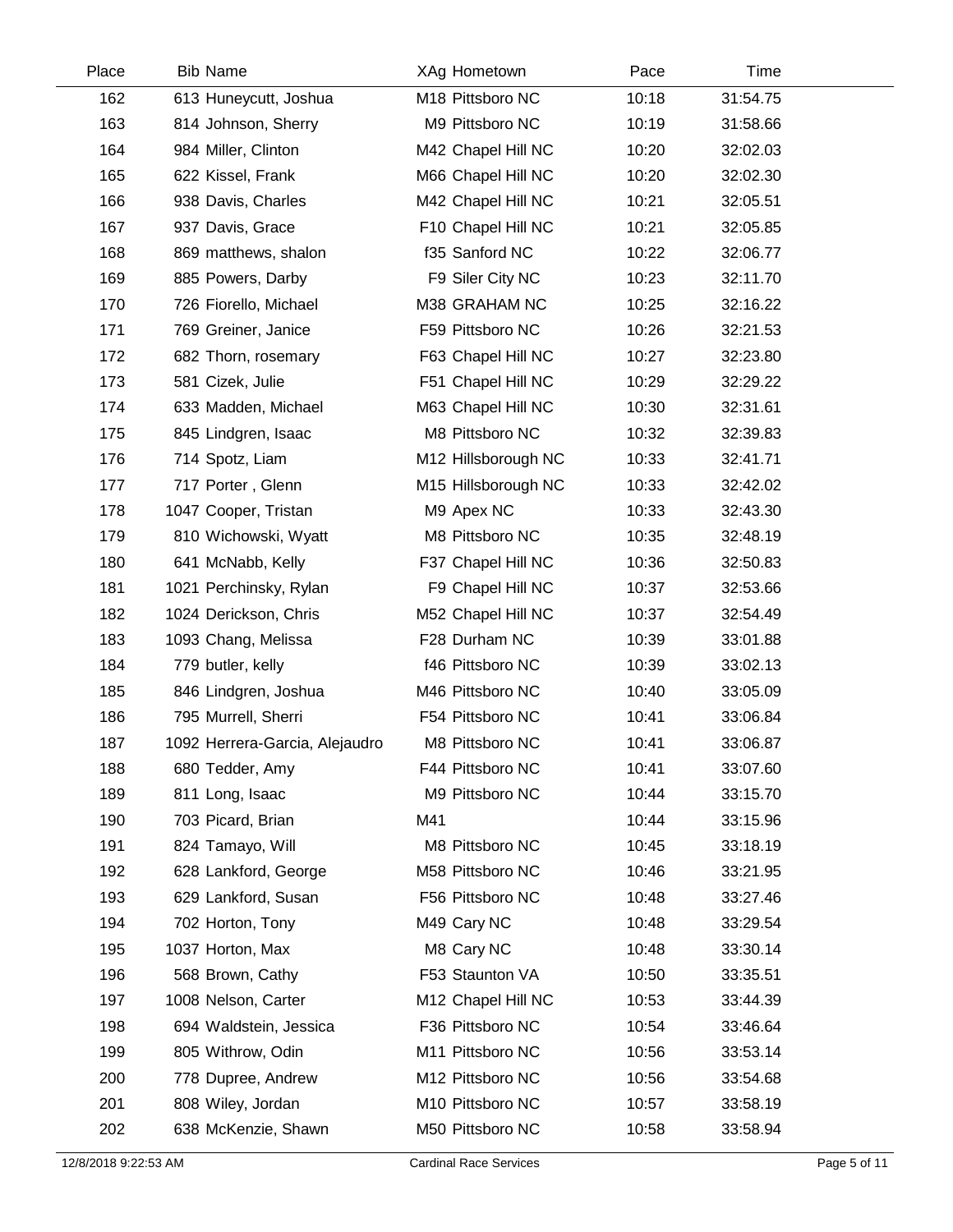| Place | <b>Bib Name</b>           | XAg Hometown       | Pace  | Time     |  |
|-------|---------------------------|--------------------|-------|----------|--|
| 203   | 661 Schumm, Heather       | F39 Chapel Hill NC | 10:58 | 34:01.08 |  |
| 204   | 626 Kuerbitz, Erin        | F27 Pittsboro NC   | 10:58 | 34:01.12 |  |
| 205   | 582 Daniel, Erin          | F48 Chapel Hill NC | 10:58 | 34:01.29 |  |
| 206   | 866 Griffin, Jackie       | F62 Sanford NC     | 10:59 | 34:01.70 |  |
| 207   | 788 Jones, Suzanne        | F44 Pittsboro NC   | 10:59 | 34:03.05 |  |
| 208   | 1010 Bernier, Gary        | m54 Chapel Hill NC | 10:59 | 34:04.18 |  |
| 209   | 588 Fotheringham, Eric    | M41 Chapel Hill NC | 11:00 | 34:05.66 |  |
| 210   | 996 McCann, Meghan        | F42 Chapel Hill NC | 11:00 | 34:06.00 |  |
| 211   | 833 Difino, Gina          | F39 Pittsboro NC   | 11:07 | 34:26.62 |  |
| 212   | 852 Rubinas, Tara         | F43 Pittsboro NC   | 11:07 | 34:28.78 |  |
| 213   | 706 Nipper, Stephanie     | F43 Bear Creek NC  | 11:07 | 34:28.79 |  |
| 214   | 932 Bell, Bobbi           | F56 Chapel Hill NC | 11:08 | 34:29.46 |  |
| 215   | 775 Fisher, Rowan         | M9 Pittsboro NC    | 11:08 | 34:29.53 |  |
| 216   | 579 Chamberlain, Jennifer | F47 Pittsboro NC   | 11:08 | 34:29.96 |  |
| 217   | 989 McInerney, Michael    | M38 Chapel Hill NC | 11:08 | 34:30.95 |  |
| 218   | 990 Mcinerney, Connor     | M8 Chapel Hill NC  | 11:08 | 34:31.40 |  |
| 219   | 1038 Horton, Jennette     | F45 Cary NC        | 11:12 | 34:44.38 |  |
| 220   | 1070 Mitchell, Emily      | F24 Durham NC      | 11:13 | 34:45.52 |  |
| 221   | 652 Rawleigh, Dorothy     | F34 Pittsboro NC   | 11:22 | 35:14.86 |  |
| 222   | 653 Rawleigh, Sarah       | F34 Pittsboro NC   | 11:22 | 35:15.43 |  |
| 223   | 1066 Rhodes, Carolyn      | F41 Durham NC      | 11:23 | 35:18.01 |  |
| 224   | 777 DUPREE, JACOB         | M10 Pittsboro NC   | 11:26 | 35:26.55 |  |
| 225   | 804 Withrow, Beau         | F8 Pittsboro NC    | 11:27 | 35:28.29 |  |
| 226   | 555 Beck, Jonathan        | M40 Lexington NC   | 11:28 | 35:33.24 |  |
| 227   | 844 Pitts, Jeanine        | F39 Pittsboro NC   | 11:28 | 35:33.89 |  |
| 228   | 942 Pardington, Joseph    | M55 Chapel Hill NC | 11:30 | 35:39.53 |  |
| 229   | 928 Houser, Emma          | F22 Chapel Hill NC | 11:31 | 35:40.63 |  |
| 230   | 929 Houser, Caroline      | F22 Chapel Hill NC | 11:31 | 35:40.82 |  |
| 231   | 1034 Bonenberger, Jacob   | M44 Chapel Hill NC | 11:31 | 35:41.19 |  |
| 232   | 967 Selleck, Max          | M12 Chapel Hill NC | 11:31 | 35:41.55 |  |
| 233   | 944 Henry, Michaela       | F29 Chapel Hill NC | 11:34 | 35:49.98 |  |
| 234   | 1012 Campbell, Elliot     | M10 Chapel Hill NC | 11:34 | 35:50.88 |  |
| 235   | 930 Houser, Marion        | F51 Chapel Hill NC | 11:34 | 35:52.63 |  |
| 236   | 725 Kaufman, Brystana     | F36 GRAHAM NC      | 11:36 | 35:57.01 |  |
| 237   | 604 hancock, samuel       | M59 Pittsboro NC   | 11:39 | 36:06.92 |  |
| 238   | 578 Causey, William       | M71 Sanford NC     | 11:41 | 36:13.95 |  |
| 239   | 657 Rodgman, Eric         | M70 Durham NC      | 11:44 | 36:21.81 |  |
| 240   | 875 Brick, Sam            | M39 Sanford NC     | 11:46 | 36:27.82 |  |
| 241   | 907 Enoch, Josh           | M37 Siler City NC  | 11:47 | 36:31.98 |  |
| 242   | 908 Swanick, Shane        | M27 Siler City NC  | 11:47 | 36:32.19 |  |
| 243   | 995 McCann, Liam          | M8 Chapel Hill NC  | 11:48 | 36:34.97 |  |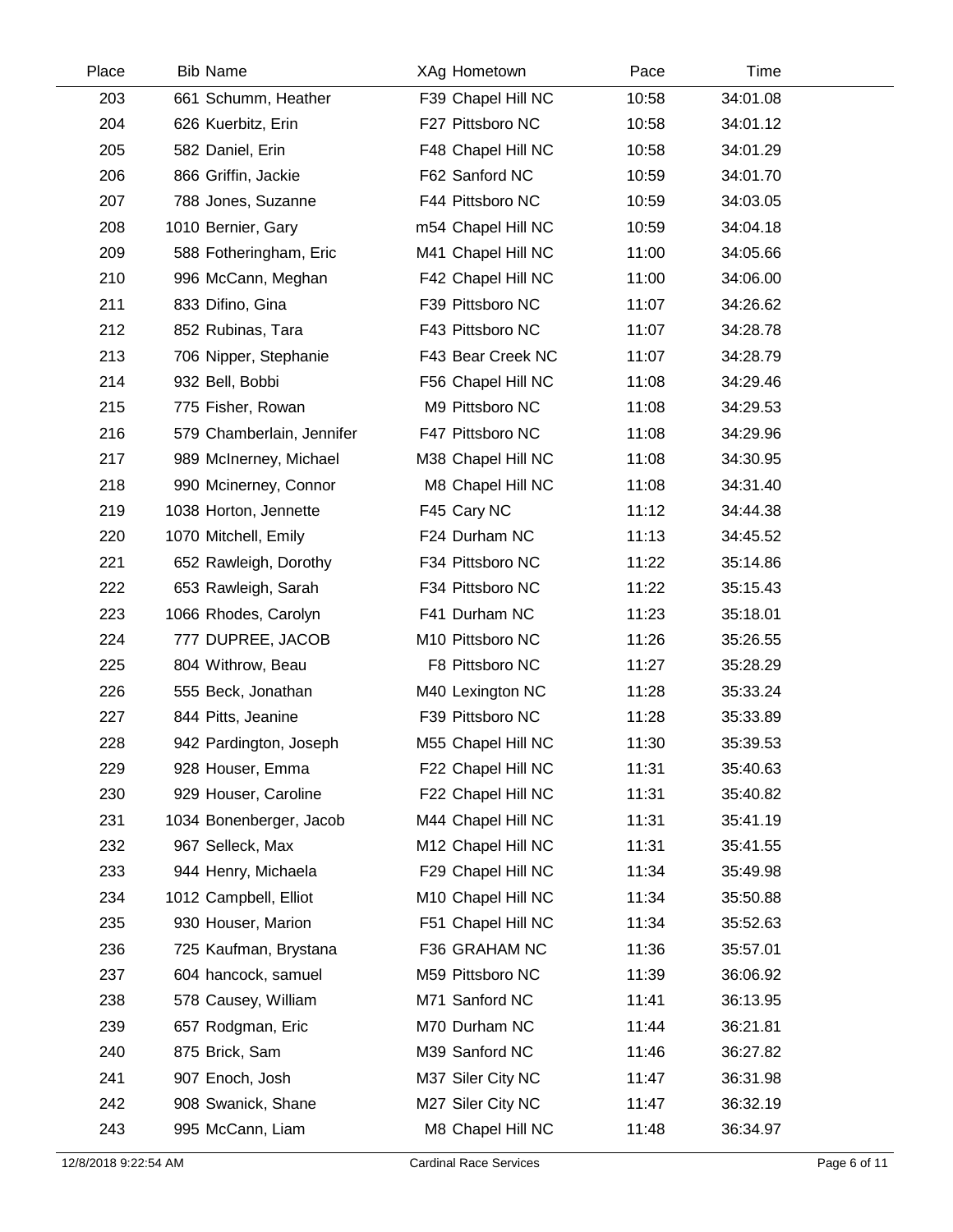| Place | <b>Bib Name</b>          | XAg Hometown            | Pace  | Time     |  |
|-------|--------------------------|-------------------------|-------|----------|--|
| 244   | 809 Wiley, Coleman       | M7 Pittsboro NC         | 11:51 | 36:44.19 |  |
| 245   | 807 wiley, jodi          | f41 Pittsboro NC        | 11:51 | 36:44.29 |  |
| 246   | 1033 Florie, James       | M41 Chapel Hill NC      | 11:52 | 36:46.03 |  |
| 247   | 925 Hawes, LaDeane       | F54 Chapel Hill NC      | 11:52 | 36:48.44 |  |
| 248   | 1011 Brower, Mya         | F11 Chapel Hill NC      | 12:01 | 37:15.77 |  |
| 249   | 819 Ginley, Caroline     | F8 Pittsboro NC         | 12:02 | 37:19.43 |  |
| 250   | 645 Murphy, John         | M67 Sanford NC          | 12:04 | 37:23.96 |  |
| 251   | 878 Palmatier, Tracy     | F41 Siler City NC       | 12:06 | 37:31.65 |  |
| 252   | 879 Palmatier, Jason     | M40 Siler City NC       | 12:06 | 37:32.09 |  |
| 253   | 678 Sutton, Emily        | F27 GRAHAM NC           | 12:07 | 37:32.66 |  |
| 254   | 764 Waudby, Lindsey      | F42 Pittsboro NC        | 12:07 | 37:33.62 |  |
| 255   | 574 Burns, Alex          | M <sub>16</sub> Apex NC | 12:11 | 37:45.85 |  |
| 256   | 575 Burns, Maggie        | F45 Apex NC             | 12:11 | 37:46.96 |  |
| 257   | 590 Fricke, Becky        | F62 Chapel Hill NC      | 12:12 | 37:49.36 |  |
| 258   | 632 Long, Ginger         | F60 Chapel Hill NC      | 12:12 | 37:50.14 |  |
| 259   | 585 Dyment, Lisa         | F46 Pittsboro NC        | 12:13 | 37:52.57 |  |
| 260   | 693 Vanhoy, Sue          | F59 Pittsboro NC        | 12:13 | 37:53.23 |  |
| 261   | 952 Dilworth, Brooke     | F5 Chapel Hill NC       | 12:18 | 38:09.06 |  |
| 262   | 953 Dilworth, Nathan     | M8 Chapel Hill NC       | 12:19 | 38:10.27 |  |
| 263   | 647 Page, Barbara        | F73 Chapel Hill NC      | 12:20 | 38:13.82 |  |
| 264   | 911 johnson, amy         | F32 Snow Camp NC        | 12:22 | 38:19.44 |  |
| 265   | 624 Kristiansen, Erik    | M41 Chapel Hill NC      | 12:22 | 38:21.36 |  |
| 266   | 625 Kristiansen, Sam     | M7 Chapel Hill NC       | 12:22 | 38:21.70 |  |
| 267   | 729 Wall, Laura          | F38 Mebane NC           | 12:29 | 38:40.80 |  |
| 268   | 1086 Branch, Johnny      | M44                     | 12:30 | 38:44.08 |  |
| 269   | 601 Guarino, Isabella    | F7 Pittsboro NC         | 12:30 | 38:44.44 |  |
| 270   | 602 Guarino, Michelle    | F44 Pittsboro NC        | 12:30 | 38:45.05 |  |
| 271   | 813 Hart, Lindy          | F43 Pittsboro NC        | 12:32 | 38:50.89 |  |
| 272   | 806 Cork, Shayla         | F10 Pittsboro NC        | 12:32 | 38:51.01 |  |
| 273   | 818 Wolter, Adelyn       | F10 Pittsboro NC        | 12:33 | 38:53.36 |  |
| 274   | 945 Shaver, Jordan       | M29 Chapel Hill NC      | 12:33 | 38:53.59 |  |
| 275   | 812 turnbull, toby       | m50 Pittsboro NC        | 12:33 | 38:54.25 |  |
| 276   | 687 Tracy, Gail          | F48 Pittsboro NC        | 12:33 | 38:54.55 |  |
| 277   | 595 Gilleland, Amy       | F35 Pittsboro NC        | 12:35 | 39:00.96 |  |
| 278   | 880 Clark, Thomas        | m72 Siler City NC       | 12:36 | 39:03.10 |  |
| 279   | 655 Richerson, Elizabeth | F37 Pittsboro NC        | 12:36 | 39:04.39 |  |
| 280   | 553 Atkinson, David      | M61 Raleigh NC          | 12:38 | 39:08.95 |  |
| 281   | 584 Drumheller, Valinda  | F55 Pittsboro NC        | 12:39 | 39:11.42 |  |
| 282   | 679 Teague, Cody         | M28 High Point NC       | 12:39 | 39:13.88 |  |
| 283   | 1094 Rogers, Rebecca     | F63 Pittsboro NC        | 12:44 | 39:27.16 |  |
| 284   | 603 Haake, Mary          | F40 Chapel Hill NC      | 12:56 | 40:06.93 |  |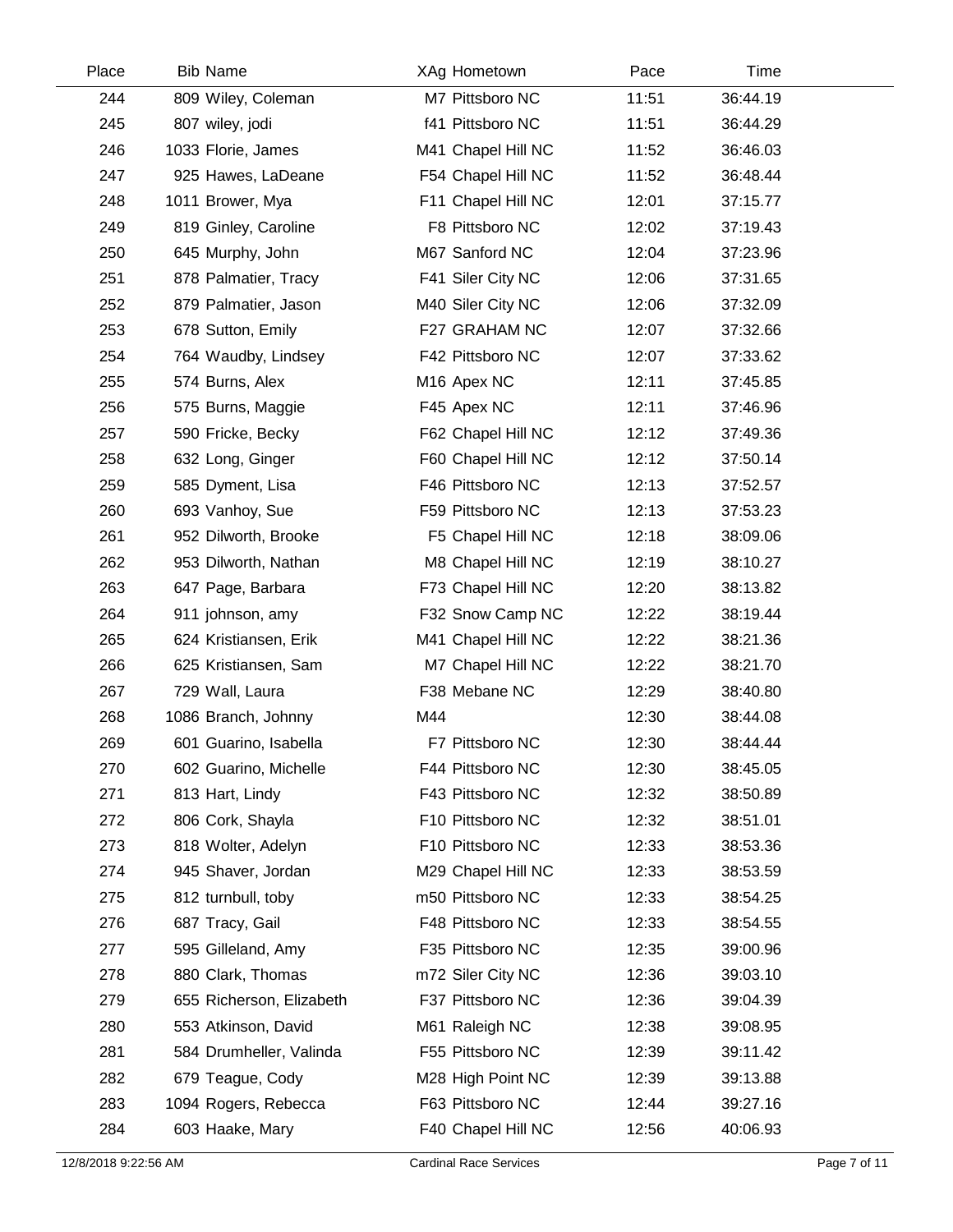| Place | <b>Bib Name</b>             | XAg Hometown         | Pace  | Time     |  |
|-------|-----------------------------|----------------------|-------|----------|--|
| 285   | 586 Esau, Carol             | F54 Pittsboro NC     | 12:59 | 40:15.62 |  |
| 286   | 607 Haywood, Marion         | F71 Chapel Hill NC   | 13:00 | 40:18.93 |  |
| 287   | 642 Muir, Emily             | F8 DURHAM NC         | 13:01 | 40:21.04 |  |
| 288   | 643 Muir, Kelly             | F43 DURHAM NC        | 13:01 | 40:21.35 |  |
| 289   | 742 King, Nikki             | F28 Pittsboro NC     | 13:02 | 40:25.35 |  |
| 290   | 1022 Perchinsky, Grady      | M9 Chapel Hill NC    | 13:04 | 40:29.30 |  |
| 291   | 767 Greiner, Kristin        | F36 Pittsboro NC     | 13:06 | 40:35.64 |  |
| 292   | 768 Greiner, Nolan          | M8 Pittsboro NC      | 13:06 | 40:35.78 |  |
| 293   | 821 Sanders, Erica          | F35 Pittsboro NC     | 13:06 | 40:37.90 |  |
| 294   | 820 Sanders, Kinley         | F8 Pittsboro NC      | 13:07 | 40:38.66 |  |
| 295   | 983 Miller, Grace           | F16 Chapel Hill NC   | 13:10 | 40:50.01 |  |
| 296   | 621 kissel, anne            | f69 Chapel Hill NC   | 13:13 | 40:58.91 |  |
| 297   | 1090 Killian, Mary Ellen    | F12 Pittsboro NC     | 13:14 | 41:02.46 |  |
| 298   | 1009 Nelson-Bernier, Leslie | F45 Chapel Hill NC   | 13:17 | 41:09.45 |  |
| 299   | 612 Hull, Penny             | F41 Pittsboro NC     | 13:18 | 41:12.63 |  |
| 300   | 974 Callicutt, Lee          | M32 Chapel Hill NC   | 13:18 | 41:13.24 |  |
| 301   | 1050 Sokolova, Anastasiya   | F31 Fuquay-Varina NC | 13:21 | 41:24.10 |  |
| 302   | 836 Murray Rowe, Arius      | F27 Pittsboro NC     | 13:23 | 41:28.03 |  |
| 303   | 837 Rowe, Darius            | M28 Pittsboro NC     | 13:23 | 41:28.10 |  |
| 304   | 608 Hazelwood, Larry        | M62 Pittsboro NC     | 13:23 | 41:29.79 |  |
| 305   | 936 DePietro, Valerie       | F33 Chapel Hill NC   | 13:28 | 41:44.04 |  |
| 306   | 949 Swearingen, Patrick     | M39 Chapel Hill NC   | 13:36 | 42:09.13 |  |
| 307   | 948 Shen, Anita             | F38 Chapel Hill NC   | 13:36 | 42:09.22 |  |
| 308   | 848 Glennie, Hastings       | M9 Pittsboro NC      | 13:46 | 42:39.49 |  |
| 309   | 847 Glennie, Dominic        | M39 Pittsboro NC     | 13:51 | 42:57.31 |  |
| 310   | 826 Schouten, Laura         | F35 Pittsboro NC     | 13:55 | 43:07.00 |  |
| 311   | 827 Schouten, Tessa         | F10 Pittsboro NC     | 13:55 | 43:09.28 |  |
| 312   | 935 Sipe, Jennifer          | F56 Chapel Hill NC   | 13:59 | 43:19.70 |  |
| 313   | 883 powers, darren          | m42 Siler City NC    | 13:59 | 43:22.04 |  |
| 314   | 985 Miller, Gina            | F42 Chapel Hill NC   | 14:11 | 43:58.78 |  |
| 315   | 1071 Cook, Tony             | M46 Durham NC        | 14:14 | 44:07.61 |  |
| 316   | 1072 Cook, Caroline         | F8 Durham NC         | 14:14 | 44:07.69 |  |
| 317   | 709 Schouten, Hyldee        | F9 Bear Creek NC     | 14:14 | 44:08.10 |  |
| 318   | 670 Soldner, Amanda         | F28 Durham NC        | 14:16 | 44:13.38 |  |
| 319   | 658 Rogers, Sion            | M84 Pittsboro NC     | 14:36 | 45:16.52 |  |
| 320   | 719 gaines, lynn            | m61 Goldston NC      | 14:40 | 45:29.07 |  |
| 321   | 634 Mayse, Teresa           | F65 Pittsboro NC     | 14:41 | 45:31.08 |  |
| 322   | 1020 Jerkovich, Anton       | M42 Chapel Hill NC   | 14:41 | 45:31.14 |  |
| 323   | 1019 Jerkovich, Nathan      | M7 Chapel Hill NC    | 14:41 | 45:31.55 |  |
| 324   | 970 Ehrenfeld, Jana         | F36 Chapel Hill NC   | 14:42 | 45:33.55 |  |
| 325   | 1016 Sherwood, Kenzie       | F8 Chapel Hill NC    | 14:42 | 45:34.47 |  |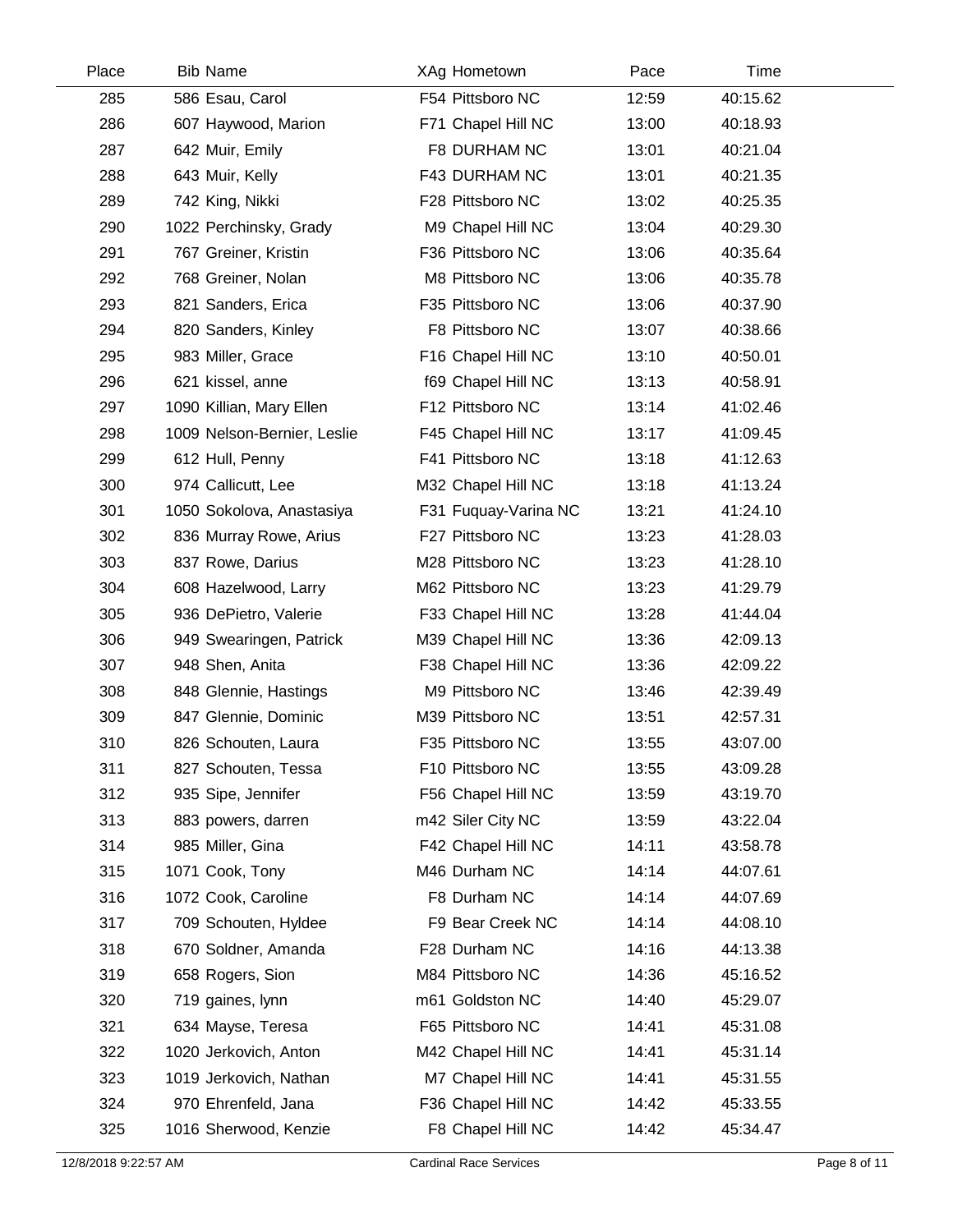| Place | <b>Bib Name</b>            | XAg Hometown       | Pace  | Time     |  |
|-------|----------------------------|--------------------|-------|----------|--|
| 326   | 1073 Riebling, Jeffrey     | M46 Durham NC      | 14:48 | 45:52.90 |  |
| 327   | 596 Grant, Frances         | F50 Chapel Hill NC | 14:52 | 46:04.89 |  |
| 328   | 1000 Jump, Benjamin        | M9 Chapel Hill NC  | 14:53 | 46:06.94 |  |
| 329   | 597 Grant, Ryder           | M13 Chapel Hill NC | 14:53 | 46:07.65 |  |
| 330   | 627 Kuerbitz, Michelle     | F50 Pittsboro NC   | 14:53 | 46:08.88 |  |
| 331   | 700 Gamez, Carlos          | M10                | 14:54 | 46:10.77 |  |
| 332   | 865 Little, Carrie         | F46 Sanford NC     | 14:54 | 46:12.71 |  |
| 333   | 644 Murillo, Walter        | M34 Chapel Hill NC | 14:57 | 46:20.93 |  |
| 334   | 998 Andros, Juliana        | F9 Chapel Hill NC  | 14:57 | 46:21.77 |  |
| 335   | 565 Brooks, Ashton         | F30 Chapel Hill NC | 14:58 | 46:23.42 |  |
| 336   | 1041 Smith, Alexandra      | F11 Apex NC        | 14:58 | 46:23.98 |  |
| 337   | 701 Gamez, Kevin           | M <sub>9</sub>     | 14:59 | 46:27.79 |  |
| 338   | 1006 Hudson, William       | M8 Chapel Hill NC  | 15:02 | 46:35.08 |  |
| 339   | 1014 Zwahlen, Samuel       | M8 Chapel Hill NC  | 15:02 | 46:35.76 |  |
| 340   | 1017 Sherwood, Cooper      | M8 Chapel Hill NC  | 15:04 | 46:42.70 |  |
| 341   | 825 Ross, Adia             | F37 Pittsboro NC   | 15:05 | 46:45.30 |  |
| 342   | 786 Godfrey, Renee         | F52 Pittsboro NC   | 15:05 | 46:46.91 |  |
| 343   | 1018 Jerkovich, Natalie    | F10 Chapel Hill NC | 15:07 | 46:51.98 |  |
| 344   | 707 Schouten, Dana         | F42 Bear Creek NC  | 15:07 | 46:52.60 |  |
| 345   | 1013 Zwahlen, Abigail      | F10 Chapel Hill NC | 15:07 | 46:52.82 |  |
| 346   | 708 Schouten, Holly        | F10 Bear Creek NC  | 15:08 | 46:55.88 |  |
| 347   | 1089 Hlavac, Pascale       | F10 Chapel Hill NC | 15:10 | 47:00.75 |  |
| 348   | 1088 hlavae, bill          | M54 Chapel Hill NC | 15:10 | 47:00.91 |  |
| 349   | 1087 Hlavae, Ellerg        | F8 Chapel Hill NC  | 15:10 | 47:01.10 |  |
| 350   | 1076 Riebling, Mackenzie   | F8 Durham NC       | 15:12 | 47:06.64 |  |
| 351   | 922 Kumar, Prabhat         | M43 Chapel Hill NC | 15:22 | 47:39.22 |  |
| 352   | 651 Poinsett, Amber        | F33 Snow Camp NC   | 15:35 | 48:18.10 |  |
| 353   | 1025 Hickey, Ella          | F10 Chapel Hill NC | 15:41 | 48:36.31 |  |
| 354   | 790 Benesch, Marta Isabela | F9 Pittsboro NC    | 15:42 | 48:38.66 |  |
| 355   | 792 Benesch, Norman        | F56 Pittsboro NC   | 15:42 | 48:40.03 |  |
| 356   | 744 Shachtman, Laura       | F24 Pittsboro NC   | 15:45 | 48:50.46 |  |
| 357   | 745 Edwards, McKensie      | F24 Pittsboro NC   | 15:46 | 48:51.80 |  |
| 358   | 863 Fowler, Tracy          | F47 Sanford NC     | 15:47 | 48:54.69 |  |
| 359   | 864 Brick, Michelle        | F41 Sanford NC     | 15:48 | 48:58.31 |  |
| 360   | 748 Hartness, Amanda       | F43 Pittsboro NC   | 15:48 | 49:00.33 |  |
| 361   | 561 Boyd, Gena             | F53 Pittsboro NC   | 15:49 | 49:02.69 |  |
| 362   | 690 Trimberger, Karen      | F50 Pittsboro NC   | 15:50 | 49:06.06 |  |
| 363   | 902 McLaurin, Karen        | F43 Siler City NC  | 15:53 | 49:14.31 |  |
| 364   | 903 Dickerson, Irion       | F42 Siler City NC  | 15:53 | 49:14.58 |  |
| 365   | 830 Gunter, Rebecca        | F49 Pittsboro NC   | 15:54 | 49:18.67 |  |
| 366   | 904 Ciro, Diana            | F43 Siler City NC  | 15:54 | 49:18.74 |  |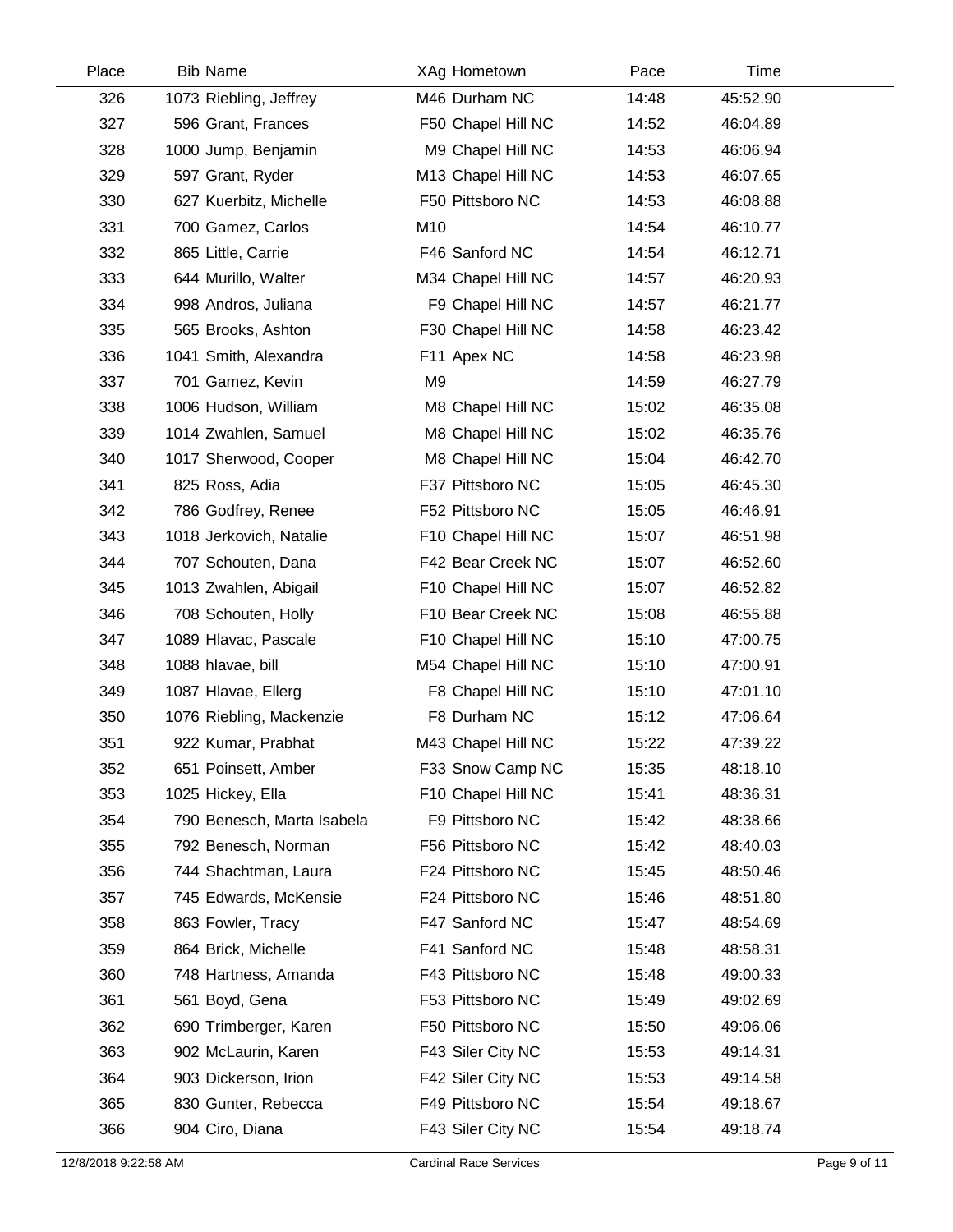| Place | <b>Bib Name</b>              | XAg Hometown        | Pace  | Time     |  |
|-------|------------------------------|---------------------|-------|----------|--|
| 367   | 901 Teague, Dana             | F46 Siler City NC   | 15:55 | 49:19.65 |  |
| 368   | 1099 Kincaid, Stephanie      | F35                 | 15:55 | 49:19.80 |  |
| 369   | 1067 Wolfe, Cheryl           | F61 DURHAM NC       | 15:55 | 49:20.69 |  |
| 370   | 839 Harris, Annette          | F58 Pittsboro NC    | 15:55 | 49:21.14 |  |
| 371   | 959 Harris, Bethany          | F27 Chapel Hill NC  | 15:55 | 49:21.92 |  |
| 372   | 681 Thorn, Michael           | M63 Chapel Hill NC  | 15:57 | 49:27.31 |  |
| 373   | 677 Stucke, Sarah            | F42 DURHAM NC       | 15:57 | 49:27.70 |  |
| 374   | 940 Atkinson, Nanette        | M9 Chapel Hill NC   | 16:07 | 49:59.24 |  |
| 375   | 698 Whitfield, Rhett         | M15 Chapel Hill NC  | 16:11 | 50:09.87 |  |
| 376   | 1002 Reinhardt, Cliff        | M44 Chapel Hill NC  | 16:15 | 50:22.26 |  |
| 377   | 1044 Williford, Ashley       | F39 Apex NC         | 16:16 | 50:25.52 |  |
| 378   | 1001 Reinhardt, Paige        | F10 Chapel Hill NC  | 16:16 | 50:25.84 |  |
| 379   | 1045 Williford, Taylor       | F9 Apex NC          | 16:16 | 50:26.07 |  |
| 380   | 906 Enoch, Hunter            | M22 Siler City NC   | 16:20 | 50:37.10 |  |
| 381   | 905 Enoch, Sharon            | F61 Siler City NC   | 16:20 | 50:37.69 |  |
| 382   | 789 Rockett, Greg            | M60 Pittsboro NC    | 16:27 | 50:59.57 |  |
| 383   | 793 Rockett, Gavin           | M9 Pittsboro NC     | 16:27 | 51:00.30 |  |
| 384   | 710 Porter, Dawn             | F48 Hillsborough NC | 16:39 | 51:35.92 |  |
| 385   | 773 Bae, Sheldon             | F45 Pittsboro NC    | 16:39 | 51:36.19 |  |
| 386   | 919 Schlee, Katelyn          | F10 Apex NC         | 16:40 | 51:40.44 |  |
| 387   | 917 Schlee, Joe              | M42 Apex NC         | 16:49 | 52:08.07 |  |
| 388   | 918 Schlee, Lizzy            | F12 Apex NC         | 16:49 | 52:08.72 |  |
| 389   | 1058 Orr, Kerwin             | M9 Moncure NC       | 17:16 | 53:31.14 |  |
| 390   | 1030 Orchard Hays, Stephanie | F36 Chapel Hill NC  | 17:16 | 53:32.82 |  |
| 391   | 756 Bolin, Beckett           | M7 Pittsboro NC     | 17:17 | 53:34.07 |  |
| 392   | 755 Bolin, Marcus            | M44 Pittsboro NC    | 17:17 | 53:35.75 |  |
| 393   | 939 Atkinson, Nanette        | F36 Chapel Hill NC  | 17:18 | 53:38.36 |  |
| 394   | 754 Bolin, Allison           | F38 Pittsboro NC    | 17:19 | 53:41.21 |  |
| 395   | 615 Jourdan, Lauren          | F44 Siler City NC   | 17:24 | 53:56.72 |  |
| 396   | 616 kagy, dorit              | F77 Siler City NC   | 17:25 | 53:59.47 |  |
| 397   | 872 Clayton, Abbie           | F12 Sanford NC      | 17:32 | 54:21.44 |  |
| 398   | 871 Clayton, Samuel          | M45 Sanford NC      | 17:32 | 54:21.78 |  |
| 399   | 736 Griffin, Macy            | F13 Pittsboro NC    | 17:38 | 54:38.96 |  |
| 400   | 733 Stubbs, Sherri           | F46 Pittsboro NC    | 17:38 | 54:40.21 |  |
| 401   | 740 Frost, Olivia            | F18 Pittsboro NC    | 17:39 | 54:41.78 |  |
| 402   | 741 King, Marcia             | F53 Pittsboro NC    | 17:40 | 54:45.68 |  |
| 403   | 563 Briones, Alycia          | F38 Greensboro NC   | 17:40 | 54:46.80 |  |
| 404   | 1082 Tysor, Michael          | M60 Bear Creek NC   | 17:42 | 54:52.73 |  |
| 405   | 723 Auman, Glenn             | M37 Goldston NC     | 17:53 | 55:26.10 |  |
| 406   | 724 Auman, Blair Scott       | F36 Goldston NC     | 17:53 | 55:26.54 |  |
| 407   | 1064 Jones, Stephen          | M50 Raleigh NC      | 18:01 | 55:50.13 |  |
|       |                              |                     |       |          |  |